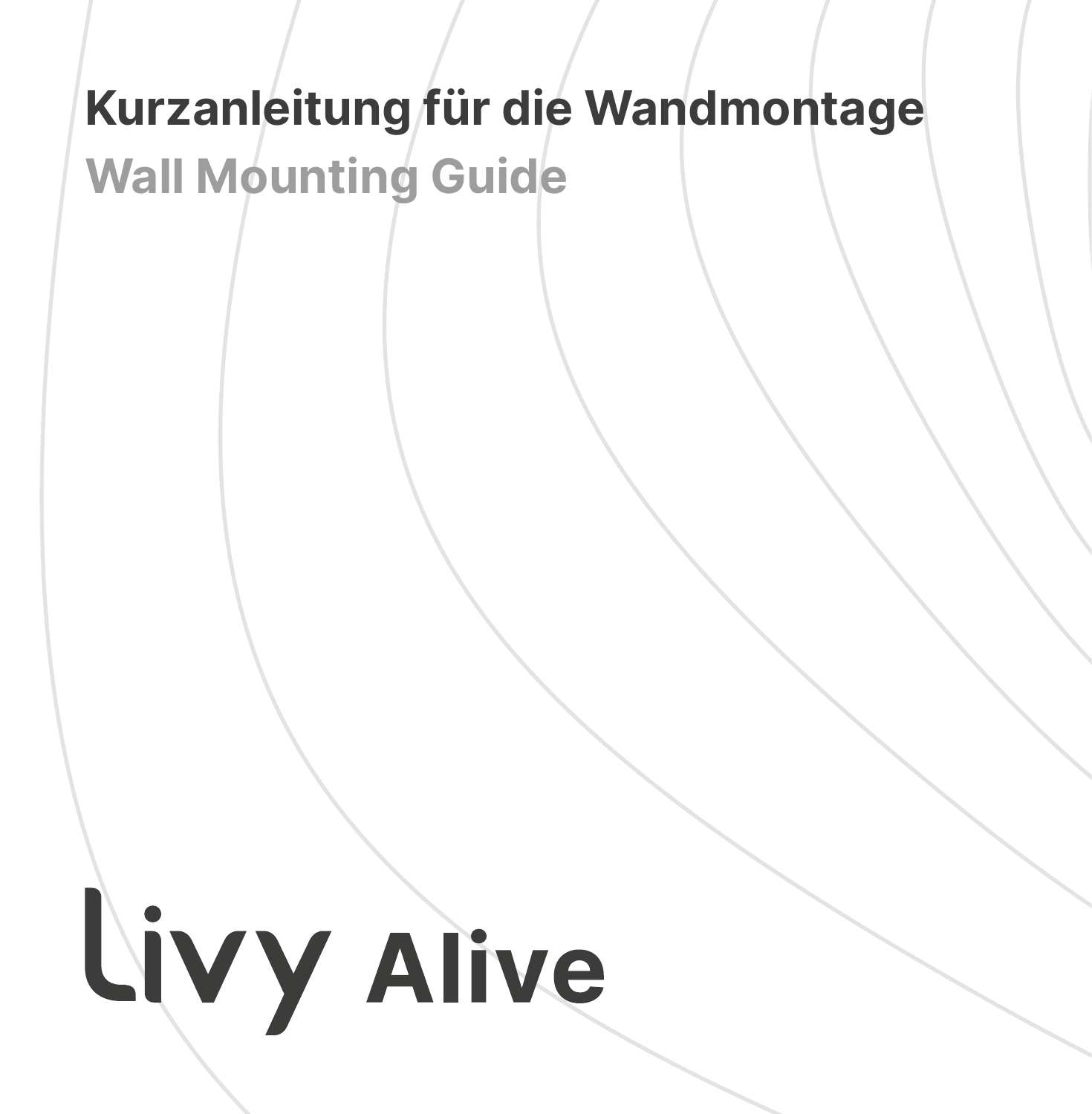### **Verpackungsinhalt**

**Package Content**





Livy Alive, USB-Stromadapter, USB-Kabel, Magnetbefestigung, 2x Schrauben, 2x Dübel, Klebepad

Livy Alive, USB-charger, USB-cable, mounting plate, 2x screws, 2x dowels, double side tape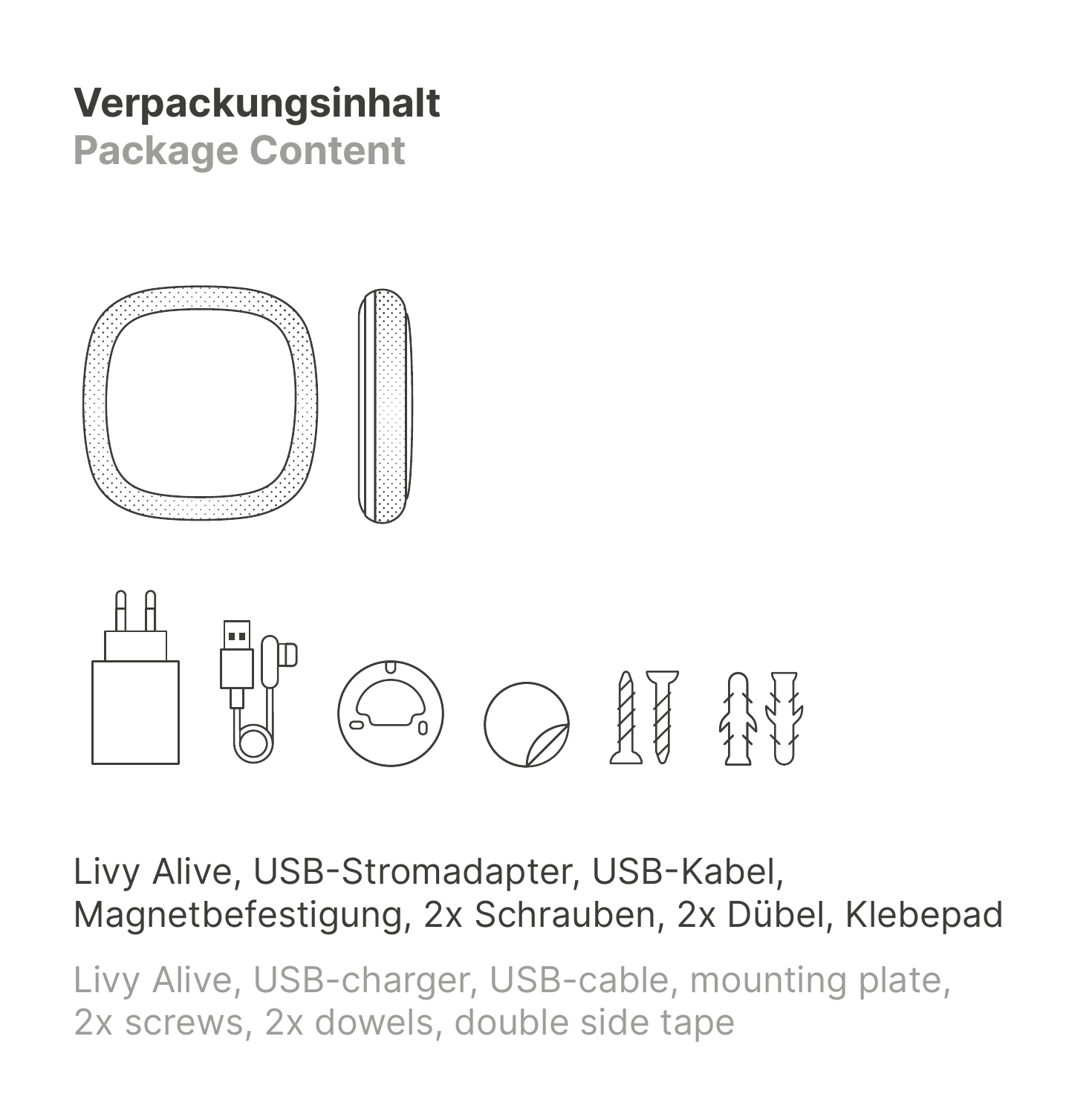#### **Produktmerkmale Product Features**



\*Temperature, Humidity, CO, CO2, VOC, Air Pressure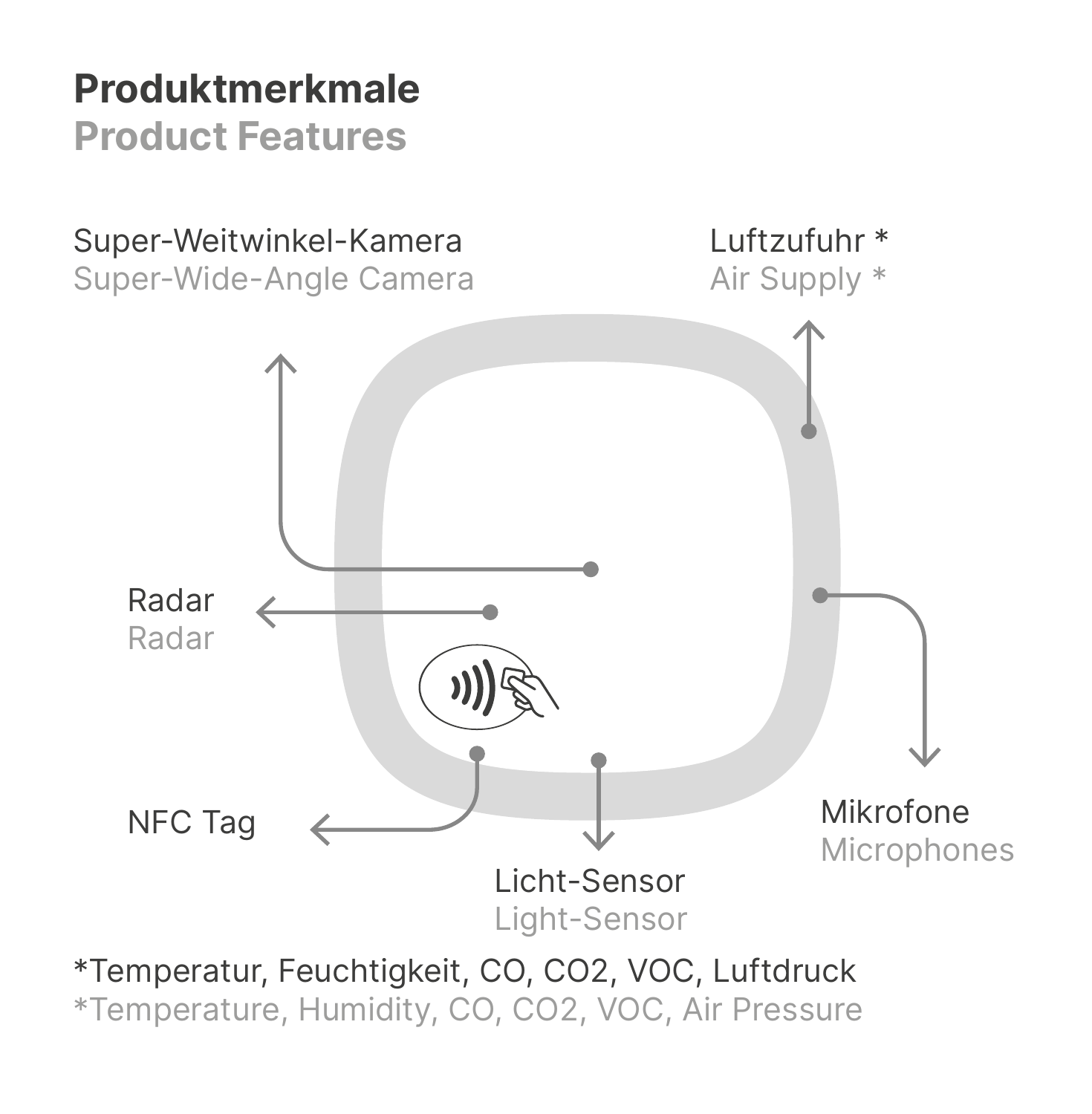## **Produktmerkmale**

### **Product Features**



### \*Livy Power Plate notwendig

\*Livy Power Plate necessary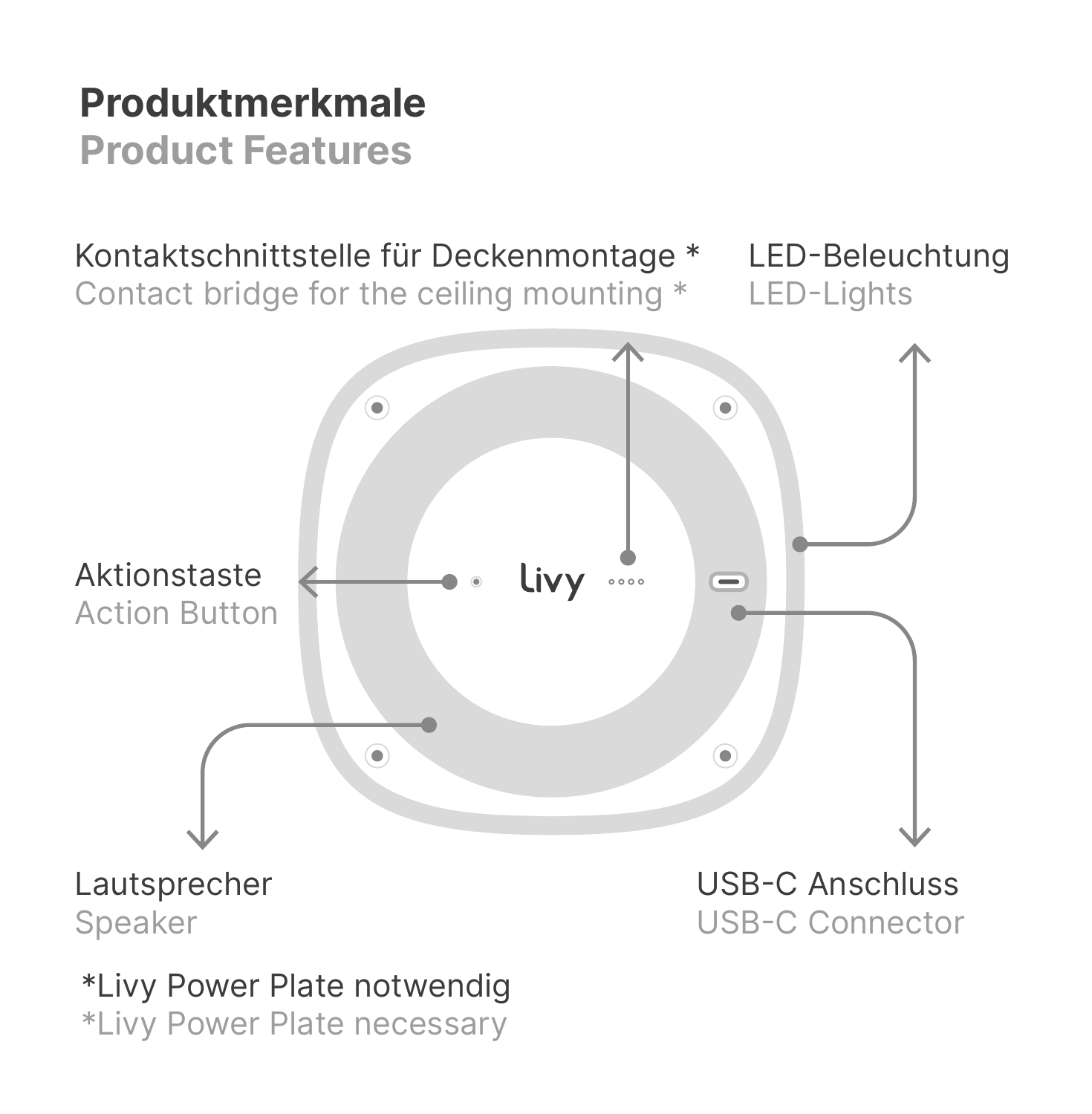# **1**

Laden Sie die **Livy App** herunter und folgen Sie den Anweisungen, um das Gerät zu installieren.

Download the **Livy app** and follow the instructions to install the device.

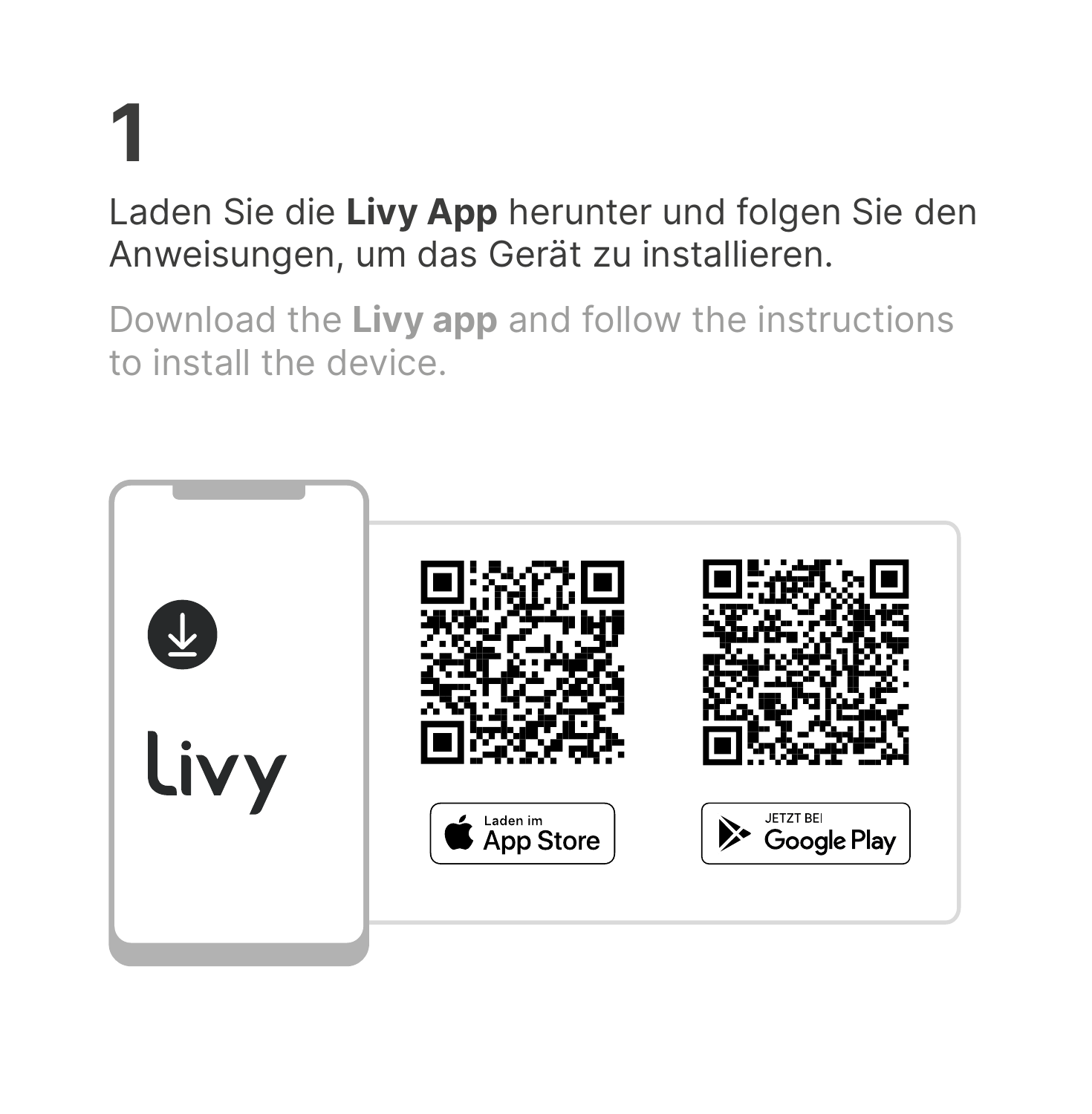## **2**

Wählen Sie einen Ort für die Installation. Wenn das Ihr erstes Gerät ist, dann sind Räume, die den zentralen Lebensmittelpunkt bilden, wie z.B. Wohnzimmer oder Küche, ideal.

Choose a place for the installation. If this is your first appliance, living rooms or kitchens that are the central focus of your life are ideal.

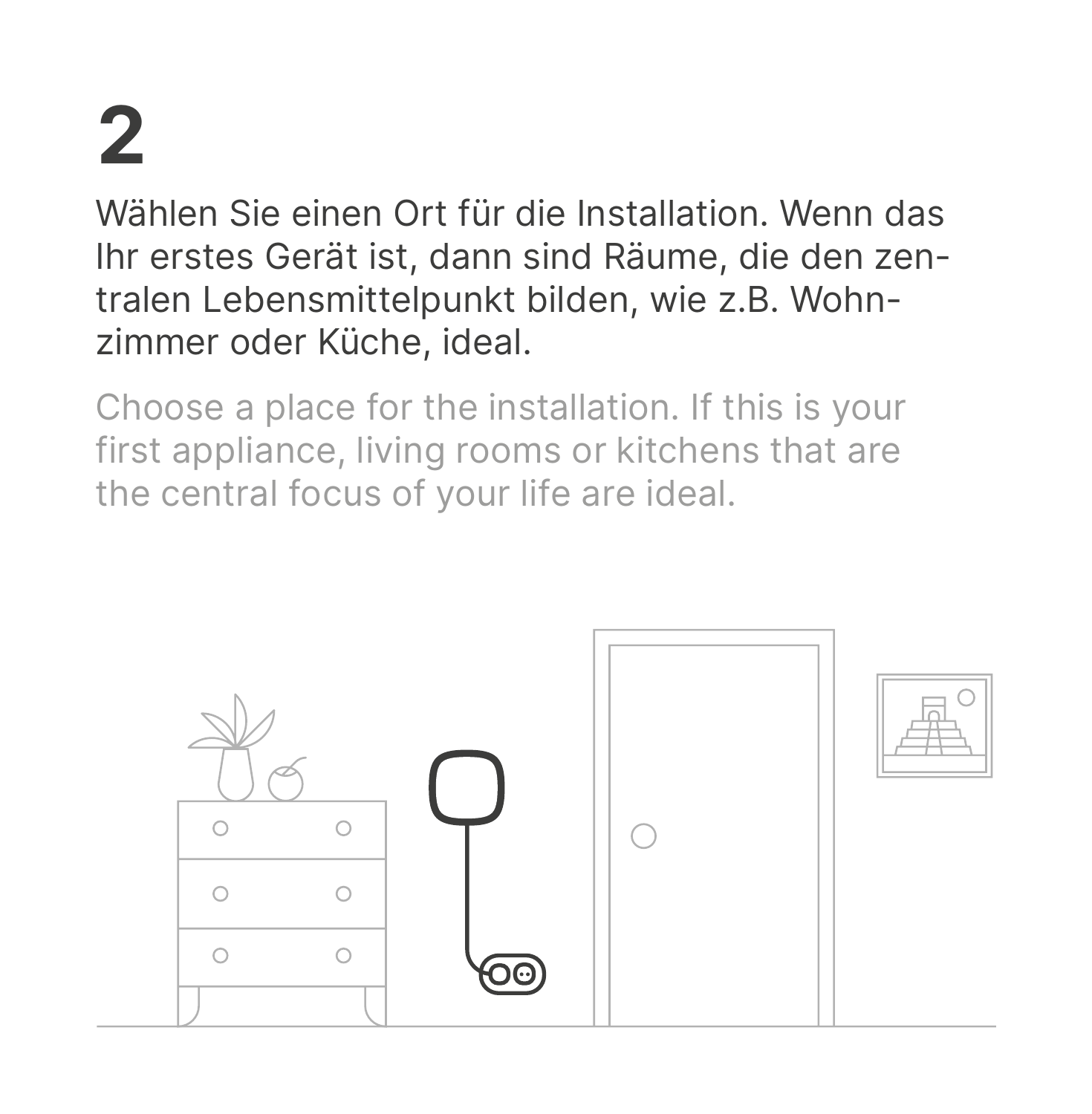## **3**

**Livy Alive** kann mit der Magnetbefestigung und dem Klebepad an der Wand befestigt oder mit Schrauben und Dübeln fest angeschraubt werden.

**Livy Alive** can be placed on the wall with the mounting plate and adhesive pad or firmly screwed on.

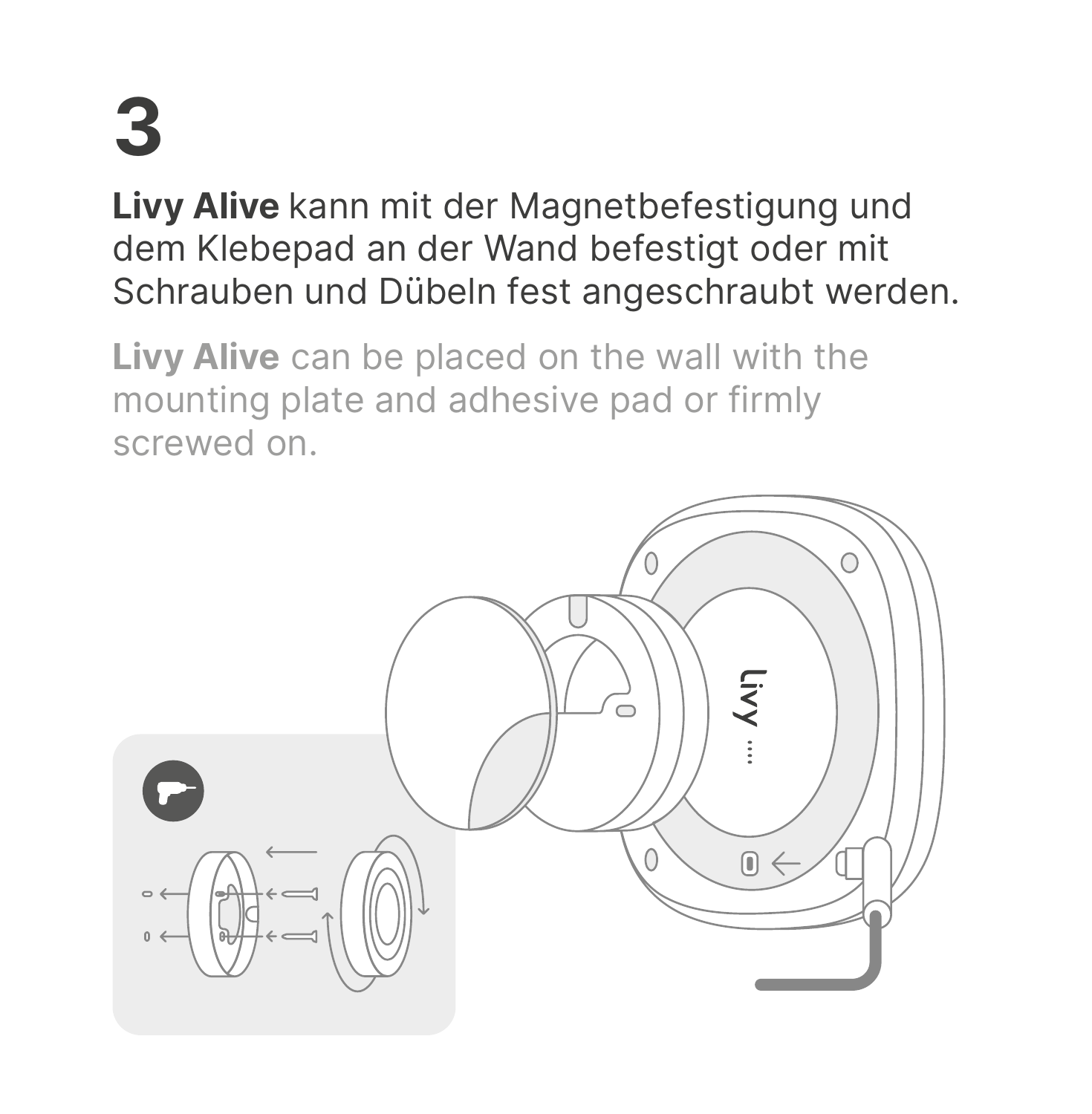#### **Sicherheitsinformationen und Warnungen**



1. Lesen und beachten Sie die Anweisungen und Warnungen.

- 2. Bewahren Sie die Anweisungen auf.
- 3. Verwenden Sie das Gerät nicht in der Nähe von Wasser.

4. Reinigen Sie das Gerät nur mit einem trockenen, weichen Tuch.

5. Blockieren Sie keine Lüftungsöffnungen. Befolgen Sie bei der Installation die Anweisungen des **Herstellers** 

6. Installieren Sie das Gerät nicht in der Nähe von Wärmequellen, wie z.B. Heizkörpern, Warmluftauslässen, Öfen oder anderen Geräten, die Wärme produzieren.

7. Verwenden Sie ausschließlich die durch den Hersteller spezifizierten Zubehörprodukte.

8. Verhindern Sie, dass auf das Netzkabel getreten oder dass es geklemmt wird.

9. Trennen Sie das Gerät bei Gewitter oder längeren Nutzungspausen von der Stromversorgung.

10. Der Netzstecker sollte gut zugänglich sein, um das Gerät jederzeit von der Stromversorgung trennen zu können.

11. Setzen Sie das Gerät nicht Regen oder Feuchtigkeit aus, um das Risiko eines Brandes oder Stromschlags zu reduzieren.

12. Platzieren Sie keine mit Flüssigkeit gefüllten Behälter, wie z.B. Vasen beim Gerät, um es vor Spritzwasser zu schützen.

13. Das Produkt enthält Magnete, welche die Funktion von Herzschrittmachern und implantierten Defibrillatoren beeinflussen können. Achten Sie darauf, dass keine Personen mit Herzschrittmachern oder Defibrillatoren dem Einfluss der Magnete ausgesetzt werden.

14. Lassen Sie die magnetischen Teile niemals lose auf einem nichtmetallischen Untergrund liegen. Die Magnete können sich gegenseitig unkontrolliert anziehen, wodurch Bruch- und Verletzungsgefahr besteht.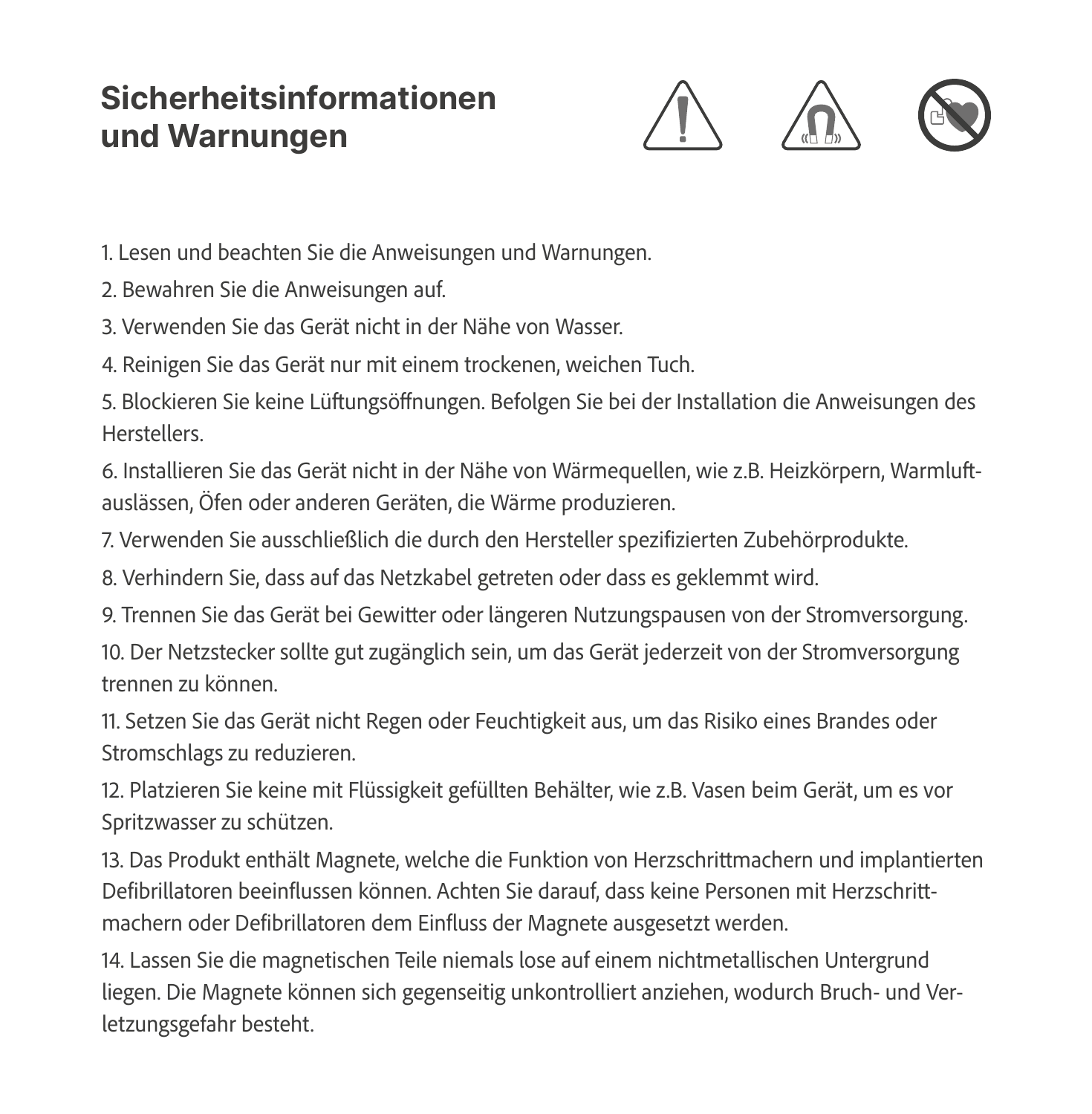#### **Safety information and warnings**



1. Read and follow these instructions and warnings.

- 2. Keep the instructions.
- 3. Do not use this device near water.
- 4. Clean the device only with a dry and soft cloth.

5. Do not block any air supply openings. Install in accordance with the manufacturer's instructions.

6. Do not install near any heat sources such as radiators, hot air vent, stoves, or other device that produce heat.

7. Only use attachments/ accessories specified by the manufacturer.

8. Protect the power cable from being walked on or kinked.

9. Unplug this device during thunderstorms or when unused for long periods of time.

10. The main plug should be accessible for disconnecting the device.

11. To reduce the risk of fire or electric shock, do not expose this device to rain or moisture.

12. Do not expose the device to dripping or splashing and do not place objects filled with liquids, such as vases, near to the device.

13. The device contains magnets that may affect the function of pacemakers and implanted defibrillators. Make sure that no persons with pacemakers or defibrillators are exposed to the influence of the magnets.

14. Never leave the magnetic parts loose on a non-metallic surface. The magnets can attract each other in an uncontrolled manner, posing a risk of breakage and injury.